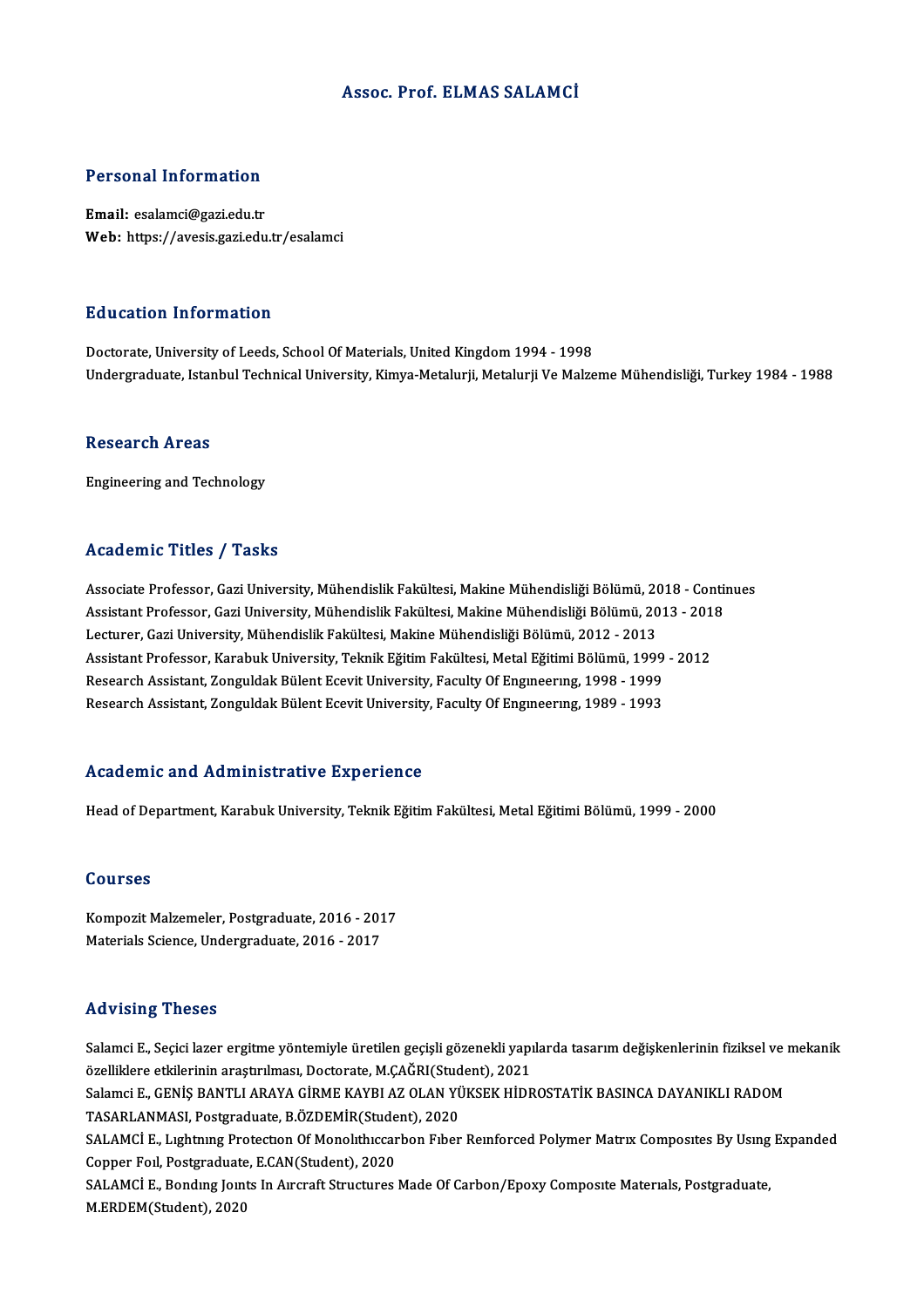SALAMCİ E., Investıgatıon Of Graphene Powder Addıtıon To 5083 Alumınum Alloy Wıth Frıctıon Stır Method,<br>Postanaduata A EEIZI(Student), 2019 SALAMCİ E., Investigation Of Graphene<br>Postgraduate, A.FEIZI(Student), 2019<br>SALAMCİ E. Design And Manufagtunu SALAMCİ E., Investigation Of Graphene Powder Addition To 5083 Aluminum Alloy With Friction Stir Metho<br>Postgraduate, A.FEIZI(Student), 2019<br>SALAMCİ E., Design And Manufacturing Of Below-Knee Prosthetic Leg And Composite Foo

Postgraduate, A.FEIZI(Student), 2019<br>SALAMCİ E., Desıgn And Manufacturıng Of Below-Knee Prosthetic Leg And Composite Foot, Postgraduate,<br>S.ÖZKAN(Student). 2019 SALAMCİ E., Design And Manufacturing Of Below-Knee Prosthetic Leg And Composite Foot, Postgraduate,<br>Ş.ÖZKAN(Student), 2019<br>SALAMCİ E., The Effect Of Positive Grid Surface Treatments On Lead Acid Battery Performance, Postgr

Ş.ÖZKAN(Student), 2019<br>SALAMCİ E., The Effect Of<br>İ.GÜRSOY(Student), 2019<br>SALAMCİ E. Investration SALAMCİ E., The Effect Of Positive Grid Surface Treatments On Lead Acid Battery Performance, Postgraduate,<br>İ.GÜRSOY(Student), 2019<br>SALAMCİ E., Investigation Of Mechanical Properties Of Glass/Epoxy Nanocomposites Laminates

İ.GÜRSOY(Student), 2019<br>SALAMCİ E., Investigation Of Mechanical Properties Of<br>Graphene, Postgraduate, F.KHAKZAD(Student), 2017<br>SALAMCİ E. Investigation Of Wear And Corresion Boh

Graphene, Postgraduate, F.KHAKZAD(Student), 2017<br>SALAMCİ E., Investıgatıon Of Wear And Corrosion Behavior Of Porous Powder Metallurgy Parts Coated With Nano Graphene, Postgraduate, F.KHAKZAD(Student), 2017<br>SALAMCİ E., Investigation Of Wear And Corrosion Behavior Of Porous Powder Meta<br>Diamond Particles Modified Chromium, Postgraduate, N.Zoghipour(Student), 2017<br>SALAMCİ E. Mocha SALAMCİ E., Investigation Of Wear And Corrosion Behavior Of Porous Powder Metallurgy Parts Coated With Nano<br>Diamond Particles Modified Chromium, Postgraduate, N.Zoghipour(Student), 2017<br>SALAMCİ E., Mechanıcal Properties An

Diamond Particles Modified Chromium, Postgraduate, N.Zoghipour(Student), 2017<br>SALAMCİ E., Mechanical Properties And Failure Analysis Of Bolted Joints Carbon/Epoxy N<br>Enhanced With Carbon Nanotube And Nanoclay, Postgraduate, SALAMCİ E., Mechanıcal Properties And Failure Analysis Of Bolted Joints Carbon/Epoxy Nanocomposites Laminates<br>Enhanced With Carbon Nanotube And Nanoclay, Postgraduate, M.ÇAĞRI(Student), 2015<br>SALAMCİ E., Elmas nano parçacık

Enhanced With Carbon Nanotube And Nanoclay, Postg<br>SALAMCİ E., Elmas nano parçacık takviyeli krom kaplaı<br>araştırılması, Postgraduate, E.ZEYNEP(Student), 2015<br>SALAMCİ E. The effect of martaneite volume frastion a SALAMCİ E., Elmas nano parçacık takviyeli krom kaplanmış gözenekli toz metal parçaların korozyon davranışlarının<br>araştırılması, Postgraduate, E.ZEYNEP(Student), 2015<br>SALAMCİ E., The effect of martensite volume fraction and

araştırılması, Postgraduate, E.ZEYNEP(St<br>SALAMCİ E., The effect of martensite vol<br>Postgraduate, T.SAATCI(Student), 2014<br>SALAMCİ E. Cift farlı saliklarda milmayo SALAMCİ E., The effect of martensite volume fraction and morphology on the fatigue behaviour of dual phase stee<br>Postgraduate, T.SAATCI(Student), 2014<br>SALAMCİ E., Çift fazlı çeliklerde mikroyapının mekanik özelliklere etkis

Postgraduate, T.SAATCI(Student), 2014<br>SALAMCİ E., Çift fazlı çeliklerde mikroyapının mekanik özelliklere etkisi, Postgraduate, F.KABAKCI(Student),<br>SALAMCİ E., SPEX tipi alaşımlama cihazının tasarımı, imalatı ve alüminyum-b SALAMCİ E., Çift fazlı çeliklerde mikroy.<br>SALAMCİ E., SPEX tipi alaşımlama cihaz<br>Postgraduate, H.KAYA(Student), 2003<br>SALAMCİ E. EPDOĞAN M. Ereğli demir SALAMCİ E., SPEX tipi alaşımlama cihazının tasarımı, imalatı ve alüminyum-bazlı kompozit tozlarının üretimi,<br>Postgraduate, H.KAYA(Student), 2003<br>SALAMCİ E., ERDOĞAN M., Ereğli demir ve çelik fabrikaları sürekli tavlama hat

Postgraduate, H.KAYA(Student), 2003<br>SALAMCİ E., ERDOĞAN M., Ereğli demir ve çelik fa<br>incelenmesi, Doctorate, B.DEMİR(Student), 2003

# ncelenmesi, Doctorate, B.DEMIR(Student), 2003<br>Articles Published in Journals That Entered SCI, SSCI and AHCI Indexes

rticles Published in Journals That Entered SCI, SSCI and AHCI Indexes<br>I. Investigation of the relationship between flexural modulus of elasticity and functionally graded<br>Pereus structures manufactured by AM Investigation of the relationship between<br>porous structures manufactured by AM<br>TÜZEMEN M.C. SALAMCLE, ÜNAL B Investigation of the relationship h<br>porous structures manufactured |<br>TÜZEMEN M. Ç. , SALAMCİ E., ÜNAL R.<br>Materials Today Communisations vel | porous structures manufactured by AM<br>TÜZEMEN M. Ç. , SALAMCİ E., ÜNAL R.<br>Materials Today Communications, vol.31, 2022 (Journal Indexed in SCI Expanded) TÜZEMEN M. Ç. , SALAMCİ E., ÜNAL R.<br>Materials Today Communications, vol.31, 2022 (Journal Indexed in SCI Expanded)<br>II. Investigation of Wear Behaviors of Nanodiamond Particles Added Chromium Coating on Porous<br>Rowder Me

Materials Today Communications,<br>Investigation of Wear Behavio<br>Powder Metallurgy Specimens<br>Zechinour N. SALAMCLE, ÜNAL P Investigation of Wear Behaviors of Nanodiamon<br>Powder Metallurgy Specimens<br>Zoghipour N., SALAMCİ E., ÜNAL R., Valov R., Petkov V.<br>Pretestion of Metals and Physical Chamistry of Surface Powder Metallurgy Specimens<br>Zoghipour N., SALAMCİ E., ÜNAL R., Valov R., Petkov V.<br>Protection of Metals and Physical Chemistry of Surfaces, 2022 (Journal Indexed in SCI Expanded)

### Zoghipour N., SALAMCİ E., ÜNAL R., Valov R., Petkov V.<br>Protection of Metals and Physical Chemistry of Surfaces, 2022 (Journal Indexed in SCI Expanded)<br>III. Investigation of Tensile Properties of Glass Fiber/Epoxy Nanocompo Protection of Metals and Phy<br>Investigation of Tensile I<br>Graphene Nanoparticles<br>TÜZEMEN M.C. Khalmad E Investigation of Tensile Properties<br>Graphene Nanoparticles<br>TÜZEMEN M. Ç. , Khakzad F., SALAMCİ E.<br>EIBEBS AND BOLYMEBS 2021 (Journal I Graphene Nanoparticles<br>TÜZEMEN M. Ç. , Khakzad F., SALAMCİ E.<br>FIBERS AND POLYMERS, 2021 (Journal Indexed in SCI)

#### IV. The effects on the flexural strength and impact behavior of nanographene ratio of the glass fiber nanocomposite plates

Khakzad F., TÜZEMEN M. Ç., SALAMCİE., Anil Ö.

Polymer Engineering and Science, vol.59, no.10, pp.2082-2091, 2019 (Journal Indexed in SCI Expanded)

## Khakzad F., TÜZEMEN M. Ç. , SALAMCİ E., Anil Ö.<br>Polymer Engineering and Science, vol.59, no.10, pp.2082-2091, 2019 (Journal Indexed in SCI Expanded)<br>V. Enhancing mechanical properties of bolted carbon/epoxy nanocomposi Polymer Engineering and Science<br>Enhancing mechanical proper<br>nanoclay, and hybrid loading<br>TÜZEMEN M.C. SALAMCLE AVC Enhancing mechanical properties<br>nanoclay, and hybrid loading<br>TÜZEMEN M. Ç. , SALAMCİ E., AVCI A.<br>COMPOSITES PAPT P. ENCINEEPINC nanoclay, and hybrid loading<br>TÜZEMEN M. Ç. , SALAMCİ E., AVCI A.<br>COMPOSITES PART B-ENGINEERING, vol.128, pp.146-154, 2017 (Journal Indexed in SCI)<br>Effect of microstructure on high avale fatisue hebevier of high marteneitis

## TÜZEMEN M. Ç. , SALAMCİ E., AVCI A.<br>COMPOSITES PART B-ENGINEERING, vol.128, pp.146-154, 2017 (Journal Indexed in SCI)<br>VI. Effect of microstructure on high cycle fatigue behavior of high martensitic dual phase steels<br>Sectei COMPOSITES PART B<br>Effect of microstru<br>Saatci T., SALAMCİ E.<br>MATEPLAL S TESTINC Effect of microstructure on high cycle fatigue behavior of high marte<br>Saatci T., SALAMCİ E.<br>MATERIALS TESTING, vol.59, no.4, pp.315-322, 2017 (Journal Indexed in SCI)<br>Effect of microstructure on correction behavior of dual

MATERIALS TESTING, vol.59, no.4, pp.315-322, 2017 (Journal Indexed in SCI)

## Saatci T., SALAMCİ E.<br>MATERIALS TESTING, vol.59, no.4, pp.315-322, 2017 (Journal Indexed in SCI)<br>VII. Effect of microstructure on corrosion behavior of dual-phase steels<br>Salamci E., Candan S., Kabakci F. KOVOVE MATERIALY-METALLIC MATERIALS, vol.55, no.2, pp.133-139, 2017 (Journal Indexed in SCI)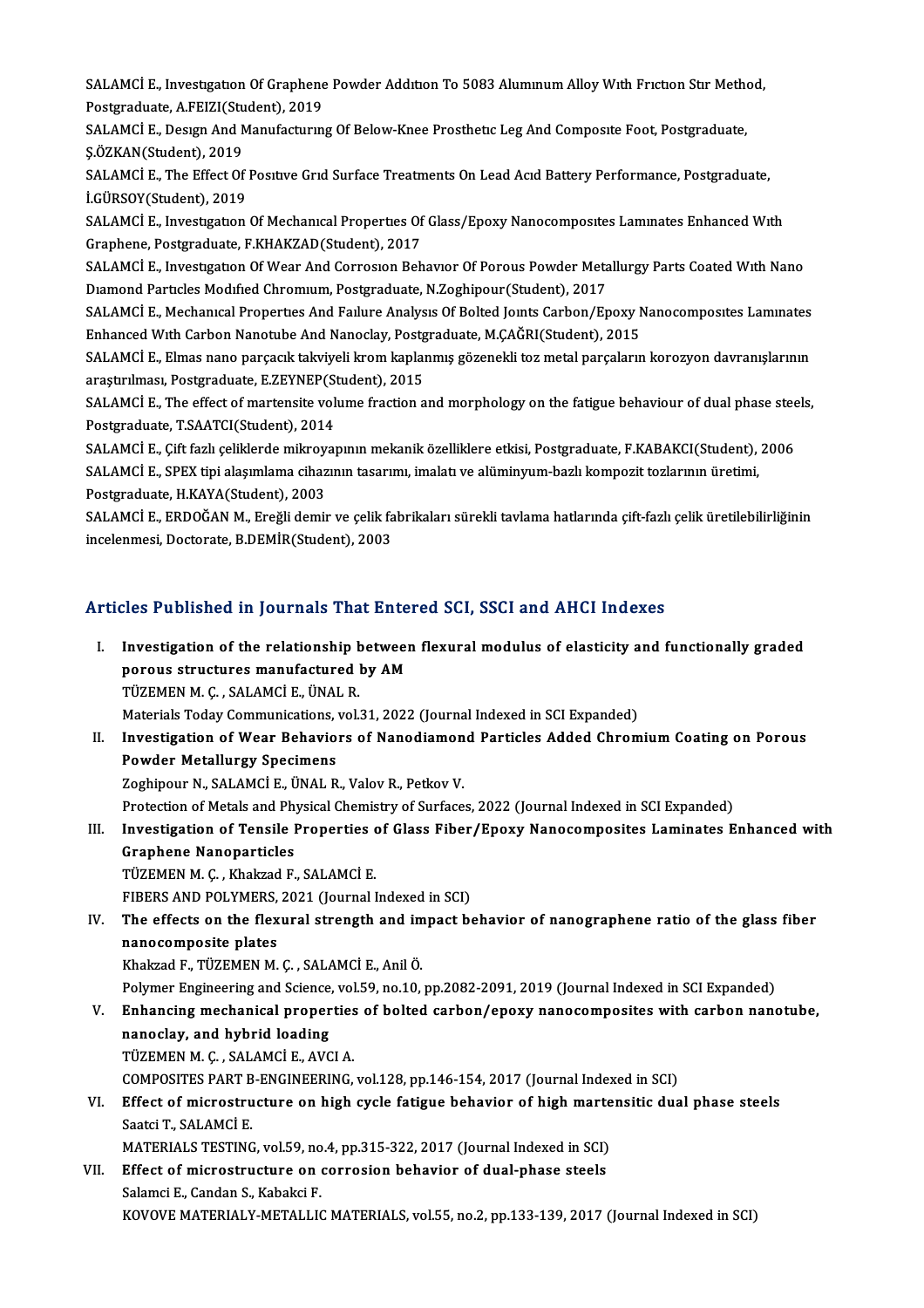VIII. The effect of microstructure on tensile strength of high martensite dual-phase steels<br>Seatei T. Salamei E The effect of mici<br>Saatci T., Salamci E.<br>KOVOVE MATERIAL The effect of microstructure on tensile strength of high martensite dual-phase steels<br>Saatci T., Salamci E.<br>KOVOVE MATERIALY-METALLIC MATERIALS, vol.55, no.5, pp.333-342, 2017 (Journal Indexed in SCI)<br>Investigation of conn Saatci T., Salamci E.<br>IX. Investigation of corrosion behaviour of porous powder metallurgy parts electrochemically coated<br>IX. Investigation of corrosion behaviour of porous powder metallurgy parts electrochemically coated<br>

- KOVOVE MATERIALY-METALLIC MATERIALS, vol.55, no.<br>Investigation of corrosion behaviour of porous po<br>with diamond nano particles modified chromium<br>Pilgili E.Z., SALAMCLE, ASAN A. ÜNAL P. Valov P. Investigation of corrosion behaviour of poro<br>with diamond nano particles modified chrom<br>Bilgili E. Z. , SALAMCİ E., ASAN A., ÜNAL R., Valov R.<br>JOUPMAL OF THE FACULTY OF ENCINEEPINC AND with diamond nano particles modified chromium<br>Bilgili E. Z. , SALAMCİ E., ASAN A., ÜNAL R., Valov R.<br>JOURNAL OF THE FACULTY OF ENGINEERING AND ARCHITECTURE OF GAZI UNIVERSITY, vol.31, no.3, pp.580-589,<br>2016 (Journal Indexe Bilgili E. Z. , SALAMCİ E., ASAN<br>JOURNAL OF THE FACULTY OF<br>2016 (Journal Indexed in SCI)<br>Calarimetris and transmiss JOURNAL OF THE FACULTY OF ENGINEERING AND ARCHITECTURE OF GAZI UNIVERSITY, vol.31, no.3, pp.580-<br>2016 (Journal Indexed in SCI)<br>X. Calorimetric and transmission electron microscopy studies of spray deposited Al-Zn-Mg-Cuallo
- 2016 (Jou<br>Calorime<br>Salamci E.<br>MATERIAI Calorimetric and transmission electron microscopy studies of spray deposited Al-Zn-M<br>Salamci E.<br>MATERIALS SCIENCE AND TECHNOLOGY, vol.20, no.7, pp.859-863, 2004 (Journal Indexed in SCI)<br>Microstructure and mochanisal proper

MATERIALS SCIENCE AND TECHNOLOGY, vol.20, no.7, pp.859-863, 2004 (Journal Indexed in SCI)

Salamci E.<br>MATERIALS SCIENCE AND TECHNOLOGY, vol.20, no.7, pp.859-863, 2004 (Journal Indexed in SCI)<br>XI. Microstructure and mechanical properties of spray deposited and extruded 7000 series aluminium<br>alloys

Salamci E., Cochrane R. alloys<br>Salamci E., Cochrane R.<br>MATERIALS SCIENCE AND TECHNOLOGY, vol.19, no.8, pp.1130-1136, 2003 (Journal Indexed in SCI)<br>Investigation of secondary phase particles in annoy deposited 7000 series aluminium all.

Salamci E., Cochrane R.<br>MATERIALS SCIENCE AND TECHNOLOGY, vol.19, no.8, pp.1130-1136, 2003 (Journal Indexed in SCI)<br>XII. Investigation of secondary phase particles in spray deposited 7000 series aluminium alloys<br>Selemg MATERIALS SCIENCE A<br>Investigation of seco<br>Salamci E., Cochrane R.<br>MATERIALS SCIENCE A Investigation of secondary phase particles in spray deposited 7000 series aluminium allo<sub>.</sub><br>Salamci E., Cochrane R.<br>MATERIALS SCIENCE AND TECHNOLOGY, vol.18, no.12, pp.1445-1452, 2002 (Journal Indexed in SCI)

MATERIALS SCIENCE AND TECHNOLOGY, vol.18, no.12, pp.1445-1452, 2002 (Journal Indexed in SCI)<br>Articles Published in Other Journals

rticles Published in Other Journals<br>I. Investigation of Compatibility Between Design and Additively Manufactured Parts of Functionally<br>Craded Barous Strugtures Investigation of Compatibi<br>Graded Porous Structures<br>UNAL B. VU MAZ O. SALAMCI Investigation of Compatibility Between Design and Addi<br>Graded Porous Structures<br>ÜNAL R., YILMAZ 0., SALAMCİ E., TÜZEMEN M. Ç. , Dursun A. M.<br>Journal of Boktschnis vol.1, no.1, nn.1, 1,4, 2021 (Other Beferes Graded Porous Structures<br>ÜNAL R., YILMAZ O., SALAMCİ E., TÜZEMEN M. Ç. , Dursun A. M.<br>Journal of Polytechnic, vol.1, no.1, pp.1-14, 2021 (Other Refereed National Journals) UNAL R., YILMAZ O., SALAM<br>Journal of Polytechnic, vol.1,<br>II. Uçak - Yıldırım Etkileşimi<br>Viceci E.C. SALAMCİ E Journal of Polytechnic, vo<br>Uçak - Yıldırım Etkileş<br>KİÇECİ E. C. , SALAMCİ E.<br>Euronean Journal of Scie KİÇECİ E. C. , SALAMCİ E.<br>European Journal of Science and Technology, pp.177-187, 2020 (Other Refereed National Journals) KİÇECİ E. C. , SALAMCİ E.<br>European Journal of Science and Technology, pp.177-187, 2020 (Other Refereed National III.<br>III. Electrolyte Coatings od Chromium With Nano-diamonds on Sintered Steels European Journal of Science and Technology, pp.177-187,<br>Electrolyte Coatings od Chromium With Nano-diamc<br>Gidikova N., Valov R., Petkov V., Salamci E., Bilgili Z., Ünal R.<br>Transastians o Foundry Bessarsh Institute vel 57 no Transactions o Foundry Research Institute, vol.57, no.4, pp.333-336, 2017 (Refereed Journals of Other Institutions) Gıdıkova N., Valov R., Petkov V., Salamci E., Bilgili Z., Ünal R. Transactions o Foundry Research Institute, vol.57, no.4, pp.333-336, 2017 (Refereed Journals of Other<br>Institutions)<br>IV. Effect of Nanodiamonds Modification of Chromium Coating on Sintered Ferrous Materials<br>Coditour N. Sela Institutions)<br>Effect of Nanodiamonds Modification of Chr<br>Gıdıkova N., Salamci E., Petkov V., Valov R., Ünal R.<br>Journal of Materials Science and Technology vel 3 Effect of Nanodiamonds Modification of Chromium Coating on Sintered Ferrous Materials<br>Gidikova N., Salamci E., Petkov V., Valov R., Ünal R.<br>Journal of Materials Science and Technology, vol.25, no.2, pp.80-85, 2017 (Referee Gidikova N., Salamci E., Petkov V., Valov R., Ünal R.<br>Journal of Materials Science and Technology, vol.25, no.2, pp.80-85, 2017 (Refereed Journals of Other 1990)<br>V. Effect of Nano-Diamond Modification of Chromium Coating o Journal of Materials Science and Technology, vol.2<br>Effect of Nano-Diamond Modification of Chr<br>Gıdıkova N., Salamci E., Valov R., Petkov V., Ünal R.<br>Journal of Materials Science and Technology vol.2 Effect of Nano-Diamond Modification of Chromium Coating on Sintered Ferrous Materials<br>Gidikova N., Salamci E., Valov R., Petkov V., Ünal R.<br>Journal of Materials Science and Technology, vol.25, no.2, pp.80-85, 2017 (Referee Gıdıkova N., Salamci E., Valov R., Petkov V., Ünal R.<br>Journal of Materials Science and Technology, vol.25, no.2, pp.80-85, 2017 (Refereed Journals of Other<br>VI. DistaloyAB Tozundan Üretilmiş ve Elmas Nanoparçacık Katkılı Kr Journal of Materials Science and Technology, vol.25, no.2, pp.<br>DistaloyAB Tozundan Üretilmiş ve Elmas Nanoparçacı<br>Malzemelerin Korozyon Davranışlarının Araştırılması<br>Emine Zeymon B. Selamçi E. Açen A VI. DistaloyAB Tozundan Üretilmiş ve Elmas Nanoparçacık Katkılı Krom Kaplanmış Toz Metal<br>Malzemelerin Korozyon Davranışlarının Araştırılması<br>Emine Zeynep B., Salamci E., Asan A. Malzemelerin Korozyon Davranışlarının Araştırılması<br>Emine Zeynep B., Salamci E., Asan A.<br>Politeknik Dergisi, vol.20, no.1, pp.223-230, 2017 (Other Refereed National Journals)<br>Karbon Eiber (Eneksi Nanekomposit Plakalarda Na VII. Karbon Fiber/Epoksi Nanokompozit Plakalarda Nanopartikül Katkısının Fiber Matris ve Boşluk<br>Hacim Oranlarına Etkisi Politeknik Dergisi, vol.20, n<br>Karbon Fiber/Epoksi Na<br>Hacim Oranlarına Etkisi<br>TüzeMEN M.C., SALAMCİ Karbon Fiber/Epoksi Nanokompe<br>Hacim Oranlarına Etkisi<br>TÜZEMEN M.Ç. , SALAMCİ E., AVCI A.<br>Cari Üniversitesi Fen Bilimleri Dersisi Gazi Üniversitesi Fen Bilimleri Dergisi Part C:Tasarım ve Teknoloji, vol.5, no.1, pp.11-19, 2017 (Other Refereed<br>National Journals) TÜZEMEN M. Ç. , SA<br>Gazi Üniversitesi Fe<br>National Journals)<br>Dosian and Anali Gazi Üniversitesi Fen Bilimleri Dergisi Part C:Tasarım ve Teknoloji, vol.5, no.1, pp.11-19, 2017 (<br>National Journals)<br>VIII. Design and Analysis of Lightweight Automotive Component for Turbocharger Units<br>TUZEMEN M.C. AČAOČL National Journals)<br>Design and Analysis of Lightweight Automotive Component for Tu<br>TÜZEMEN M. Ç. , AĞAOĞLU M., KARAKAYA M., SALAMCİ E., KÜÇÜKTÜRK G.<br>Manufasturing Sejanga and Technologu val 3, no 5, nn 279, 295, 2015 (Dof TÜZEMEN M. Ç. , AĞAOĞLU M., KARAKAYA M., SALAMCİ E., KÜÇÜKTÜRK G.<br>Manufacturing Science and Technology, vol.3, no.5, pp.278-285, 2015 (Refereed Journals of Other Institutions)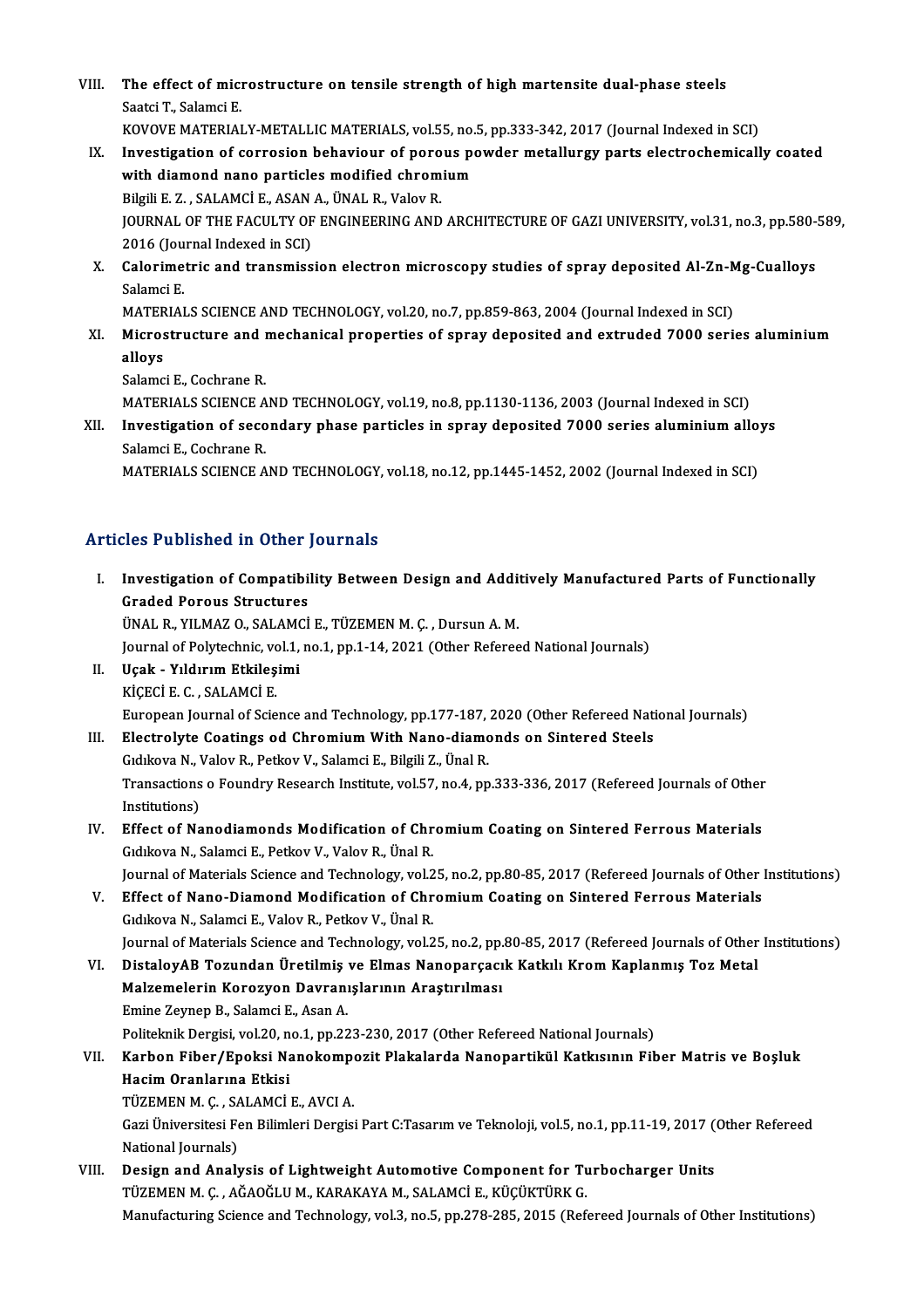IX. Manufacturing of Spex Type Mechanical Alloying Machine and Product f Aluminium Based Composite<br>Rowders Manufact<br>Powders<br>SALAMCU Manufactu<br>Powders<br>SALAMCİ E.<br>Technologu Powders<br>SALAMCİ E.<br>Technology (Teknoloji), vol.12, no.1, pp.69-77, 2009 (Other Refereed National Journals)

- SALAMCİ E.<br>Technology (Teknoloji), vol.12, no<br>X. Spray Casting (Sprey Döküm)<br>SALAMCİ E Technology<br>S<mark>pray Cast</mark><br>SALAMCİ E.<br>C.U. Journal
	-

Spray Casting (Sprey Döküm)<br>SALAMCİ E.<br>G.U. Journal of Science (G.Ü. Fen Bilimleri Dergisi), vol.17, no.2, pp.153-171, 2004 (Other Refereed National SALAMCI<br>G.U. Journ<br>Journals)<br>Director G.U. Journal of Science (G.Ü. Fen Bilimleri Dergisi), vol.17, no.2, pp.153-171, 2004 (Other Refereed National<br>Journals)<br>XI. Directonality in the Mechanical Properties of Spray Cast and Extruded 7xxx Series Aluminum Alloys<br>

Journals)<br><mark>Directonal</mark><br>SALAMCİ E.<br>Turkish Jou Directonality in the Mechanical Properties of Spray Cast and Extruded 7xxx Series Aluminum Allo<br>SALAMCİ E.<br>Turkish Journal of Engineering and Enviromental Science, vol.27, no.3, pp.169-176, 2003 (Refereed Journals of<br>Other

SALAMCİ E.<br>Turkish Journal of 1<br>Other Institutions)<br>Mechanisal Bran Turkish Journal of Engineering and Enviromental Science, vol.27, no.3, pp.1<br>Other Institutions)<br>XII. Mechanical Properties of Spray Cast 7xxx Series Alıminium Alloys<br>SALAMCLE

## Other Institutions)<br>Mechanical Properties of Spray Cast 7xxx Series Alıminium Alloys<br>SALAMCİ E. Mechanical Properties of Spray Cast 7xxx Series Alıminium Alloys<br>SALAMCİ E.<br>Turkish Journal of Engineering and Enviromental Science, vol.26, no.4, pp.345-352, 2002 (Refereed Journals of<br>Other Institutione)

SALAMCİ E.<br>Turkish Journal of 1<br>Other Institutions)<br>Ageing Beheview Turkish Journal of Engineering and Enviromental Science,<br>Other Institutions)<br>XIII. Ageing Behaviour of Spray Cast Al Zn Cu Mg Alloys<br>SALAMCLE

## Other Institute<br>Ageing Bel<br>SALAMCİ E.<br>Turkish Lov

Ageing Behaviour of Spray Cast Al Zn Cu Mg Alloys<br>SALAMCİ E.<br>Turkish Journal of Engineering and Enviromental Science, vol.25, no.6, pp.681-686, 2001 (Refereed Journals of SALAMCİ E.<br>Turkish Journal of I<br>Other Institutions)

# omer msututions)<br>Refereed Congress / Symposium Publications in Proceedings

- efereed Congress / Symposium Publications in Proceedin<br>I. Composite Rocket Fin Optimization Based On Flutter Analysis<br>Cözüm S. Örün A. E. Selamsi E. I. Composite Rocket Fin Optimization Based On Flutter Analysis Gözüm S., Örün A. E., Salamci E. Composite Rocket Fin Optimization Based On Flutter Analysis<br>Gözüm S., Örün A. E. , Salamci E.<br>10th Ankara International Aerospace Conference, Ankara, Turkey, 18 - 20 September 2019<br>Boview of naramatars affecting the bondin Gözüm S., Örün A. E. , Salamci E.<br>10th Ankara International Aerospace Conference, Ankara, Turkey, 18 - 20 Septer<br>II. Review of parameters affecting the bonding quality of composite joins<br><sup>11</sup><sup>ic</sup> M. E. Salamci E. 10th Ankara Interna<br>**Review of parame**<br>İris M. E. , Salamci E.<br><sup>4th International Bo</sup>
	-

Review of parameters affecting the bonding quality of composite joins<br>Iris M. E. , Salamci E.<br>4th International Porous and Powder Materials Symposium and Exhibition PPM 2019, Ankara, Turkey, 9 - 11<br>September 2019, pp.122.1 iris M. E. , Salamci E.<br>4th International Porous and l<br>September 2019, pp.122-127<br>Companison of radome ser 4th International Porous and Powder Materials Symposium and Exhibition PPM 2019, Ankara,<br>September 2019, pp.122-127<br>III. Comparison of radome sandwich composite structures with finite element method<br>ÖZDEMİR R. SALAMCİ E. K

## September 2019, pp.122-127<br>III. Comparison of radome sandwich composite structures with finite element method ÖZDEMİR B., SALAMCİ E., KULOĞLUM. Comparison of radome sandwich composite structures with finite element method<br>ÖZDEMİR B., SALAMCİ E., KULOĞLU M.<br>ICCST/12 12th International Conference on Composite Science and Technology, Sorrento, Italy, 8 - 10 May 2019<br>

ÖZDEMİR B., SALAMCİ E., KULOĞLU M.<br>ICCST/12 12th International Conference on Composite Science and Technology, Sorrento, Italy, 8 - 10 M<br>IV. Analysis and Manufacturing of Wooden Core and Glass Fiber/Epoxy Face Sheets Sandw ICCST/12 12th International Confer<br>Analysis and Manufacturing of<br>Composite Electric Skateboard<br>VU DIZ B BALABIVIK G G TÜZEM Analysis and Manufacturing of Wooden Core and (<br>Composite Electric Skateboard<br>YILDIZ B., PALABIYIK G. C. , TÜZEMEN M. Ç. , SALAMCİ E.<br>4th International Conference on Engineering and Natural 6 Composite Electric Skateboard<br>1997 - YILDIZ B., PALABIYIK G. C. , TÜZEMEN M. Ç. , SALAMCİ E.<br>1998 - Ath International Conference on Engineering and Natural Science, 2 - 06 May 2018

- YILDIZ B., PALABIYIK G. C. , TÜZEMEN M. Ç. , SALAMCİ E.<br>4th International Conference on Engineering and Natural Science, 2 06 May 2018<br>7. Hücresel yapılı tasarımlarda boşluk değerinin belirlenmesine yönelik matematiksel 4th International Conference on Engineeri<br>Hücresel yapılı tasarımlarda boşluk d<br>Dursun A. M. , Ünal R., Yılmaz O., Salamci E.<br><sup>2nd</sup> International Congress on 2D printing Hücresel yapılı tasarımlarda boşluk değerinin belirlenmesine yönelik matematiksel yaklaşım<br>Dursun A. M. , Ünal R., Yılmaz O., Salamci E.<br>3rd International Congress on 3D printing (Additional Manufacturing) Technologies and Dursun A. M. , Ünal R., Yılmaz O., Salamci E.<br>3rd International Congress on 3D printing (Additional Manufacturing) Technologies and Digital Industries,<br>Antalya, Turkey, 19 - 21 April 2018, pp.660-668
- VI. FırlatmaMekanizmasına Sahip Kompozit İnsansız Hava Aracı Tasarımı ve Üretimi Antalya, Turkey, 19 - 21 April 2018, pp.660-668<br>Fırlatma Mekanizmasına Sahip Kompozit İnsansız Hava Aracı Tasarımı ve<br>Gerçeker H., Konuk D., Keskin Y. E. , Ercan K., Akay M., TÜZEMEN M. Ç. , SALAMCİ E.<br>The International Co Fırlatma Mekanizmasına Sahip Kompozit İnsansız Hava Aracı Tasarımı ve Üretimi<br>Gerçeker H., Konuk D., Keskin Y. E. , Ercan K., Akay M., TÜZEMEN M. Ç. , SALAMCİ E.<br>The International Conference on Materials Science, Mechanica Gerçeker H., Ko<br>The Internation<br>12 April 2018<br>Investigating The International Conference on Materials Science, Mechanical and Automotive Engineerings and Technology, 10<br>12 April 2018<br>VII. Investigating The Corrosion Behavior of Electrodeposited Nickel-Nano Diamond Composite Coating
- 12 April 2018<br>VII. Investigating The Corrosion Behavior of Electrodeposited Nickel-Nano Diamond Composite Coating<br>On Porous Materials by The Cyclic Voltammetry Method Investigating The Corrosion Behavior of Electrodeposited Nic<mark>.</mark><br>On Porous Materials by The Cyclic Voltammetry Method<br>SAATCI T., SALAMCİ E., ÜNAL R., GİDİKOVA N., VALOV R., VLADİMİR P.<br>1st International Sumpesium on Multidi 1st International Symposium on Multidisciplinary Studies and Innovative Technologies, Tokat, Turkey, 2 - 04<br>November 2017, pp.49-54 SAATCI T., SALAMCİ E., ÜN<br>1st International Symposiı<br>November 2017, pp.49-54